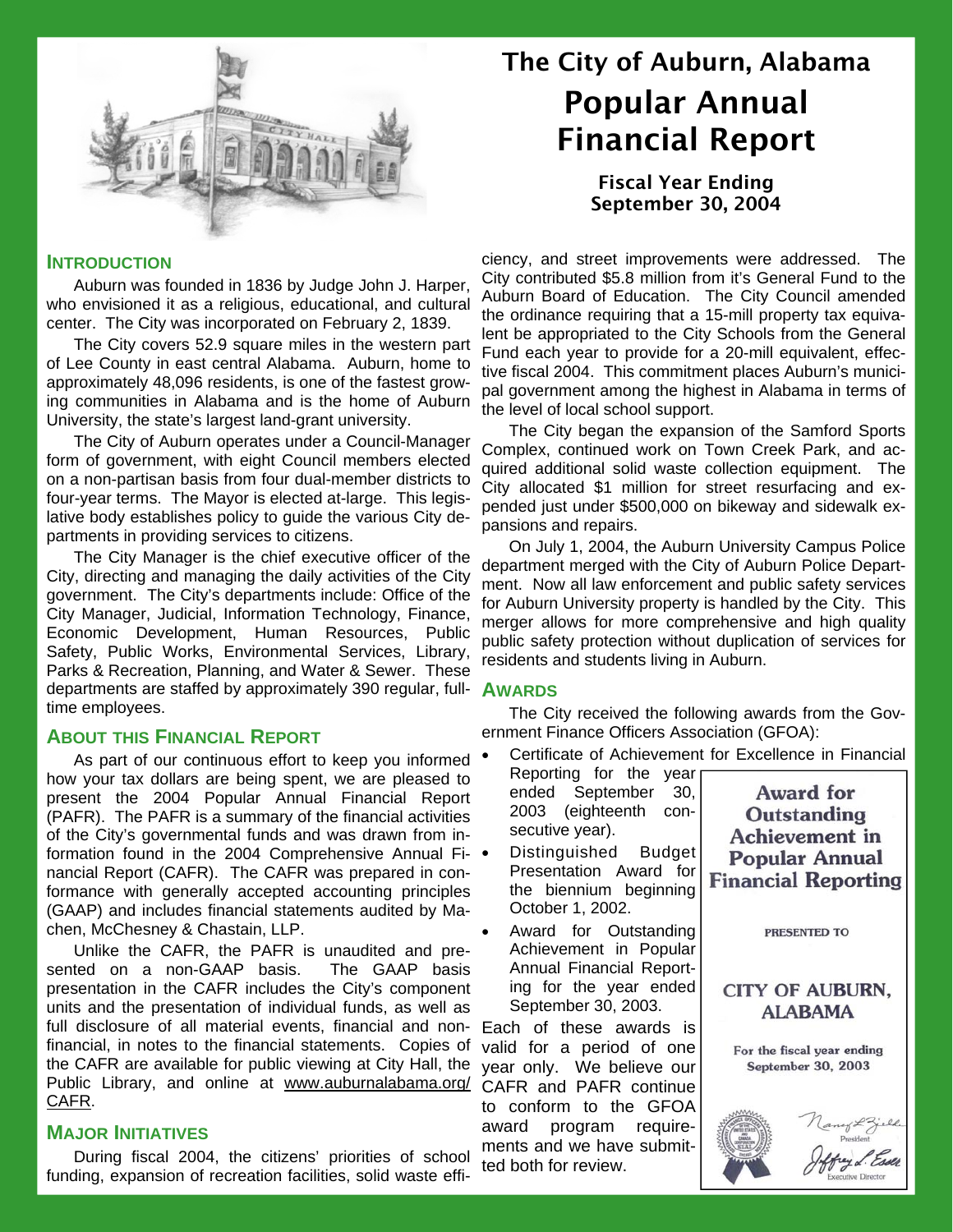#### **FINANCIAL HIGHLIGHTS**

- ♦ The City's *combined* net assets at September 30, 2004 totaled \$29.7 million.
- Total revenues for all governmental funds were \$54.6 million.
- Total spending for all governmental funds was \$53.8 million.
- ♦ The General Fund revenues totaled \$43.7 million.
- General Fund expenditures totaled \$40.9 million.
- Sewer Fund revenues totaled \$6.4 million.
- Spending in the Sewer fund totaled \$4.5 million.
- The City appropriated \$5.8 million from the General Fund to the Auburn Board of Education, an increase of 42% over the previous year.

#### **TYPES OF FUNDS**

#### **GOVERNMENTAL FUNDS**

Most City services and projects are accounted for in a general category referred to as Governmental Funds. These brief descriptions should provide you with a better understanding of the accounts.

- ♦ The **General Fund** accounts for revenues and expenditures associated with the general operations of the City that are not required to be accounted for in separate funds.
- ♦ **Special Revenue Funds** account for proceeds of specific revenue sources that are legally restricted for specific purposes (e.g. streets and schools).
- ♦ **Debt Services Funds** account for the payment of principal and interest on long-term debt. Revenues for these funds are from taxes and other operating revenues, some of which are pledged specifically to repay certain outstanding bond issues.
- ♦ **Capital Projects Funds** account for the financial resources used for the construction and/or acquisition of major capital facilities.

#### **PROPRIETARY FUNDS**

Proprietary Funds account for activities the City operates similar to private businesses. The City of Auburn has two proprietary funds: the Sewer Revenue Fund and the Industrial Park Fund.

The PAFR focuses on the two funds of most interest to citizens: the General Fund and the Sewer Revenue Fund.

#### **THE GENERAL FUND**

#### FUND BALANCE

Fund balance is the excess of what the City owns (assets) over what the City owes (debts or liabilities). The Council has established a goal for maintaining the fund balance in the General Fund at not less than 6% of budgeted expenditures. The City has consistently exceeded this goal; the unreserved and undesignated fund balance at September 30, 2004 (\$17.1 million) stood at 41.7% of expenditures, an increase from 25% at the close of fiscal 2003. This significant increase in the unrestricted, undesignated fund balance resulted from the \$2.8 million excess of revenues over expenditures in the General Fund, as well as resources provided from borrowed funds that were converted to assets on a temporary basis. In addition, the Council has designated \$4.3 million of the General Fund balance as a Permanent Reserve for use only in the event of a natural disaster or severe economic downturn.

#### GENERAL FUND REVENUES

General fund revenues increased 21.4% over the previous fiscal year to \$43.7 million. A breakdown of the composition of the revenues is provided below:



Sales & Use tax revenue increased by \$3.4 million ( $\uparrow$ 23%) over FY 2003. This increase in the City's largest single revenue source was primarily the result of an increase in the City sales tax rate from 2.5% to 3.0%, effective August 1, 2003. Eliminating the effect of the rate increase, sales taxes increased 10.2% over the prior fiscal year. Auburn also saw similar growth in occupational license fees ( $\uparrow$ 29.5%), construction permits ( $\uparrow$ 38.5%), franchise fees  $($ 132.8%), and business licenses ( $\uparrow$ 12.9%). These revenue growth trends reflect the expanding population of the City of Auburn and its economic base.

#### GENERAL FUND EXPENDITURES

General fund expenditures totaled \$40.9 million; \$7.7 million under final budget. Expenditures in the General Fund increased 11.3% over the previous fiscal year. The following chart details the way resources from the General Fund were used:

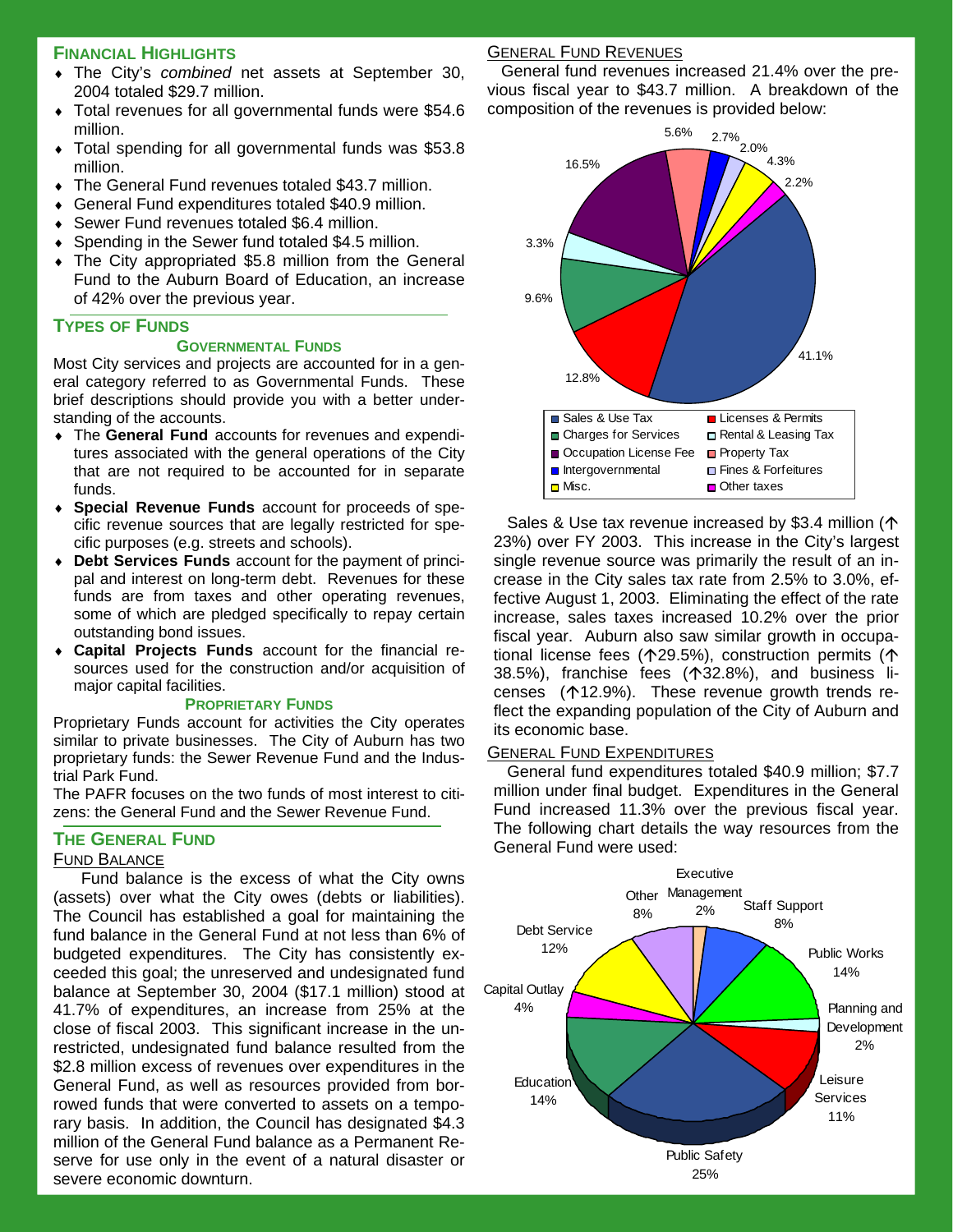Total General Fund operating expenditures for all departments were under final budget by \$602,657. This favorable result is typical for Auburn and results from management's active use of the budget to control expenditures. All departments, except Public Safety and Judicial, came in under final budget.



Debt service expenditures of \$4.8 million were over the final budget by 35% due to interest and principal paid on two new warrants issued late in December of 2003. Capital outlay expenditures were significantly under budget (\$1.7 million and 51.6% under budget) due to delays in approval from the State of Alabama Department of Transportation on various infrastructure projects.

The City issued two general obligation warrants totaling \$8.3 million in December 2003. This debt will finance road reconstruction and improvements, renovations and expansions of recreational facilities, construction of sidewalks and bikeways, the purchase of solid waste collection equipment, and the acquisition of financial management software.

#### **THE SEWER REVENUE FUND**

The City's Sewer Revenue Fund has experienced steady revenue and net income growth in response to the expanding customer base. Late in FY 01, the City deprivatized the wastewater treatment plants to enable the expansion of treatment capacity. As a result of the change in ownership, operating cost has decreased while depreciation and interest expense has increased. Sewer fund operating revenues increased 2% in fiscal 2004, while operating expenses increased 0.8%. The Sewer Fund also defrays expenses each year through developer contributions of installed sewer lines. In fiscal 2004, this non-cash contribution was valued at \$900,675.



#### **ECONOMIC GROWTH**

Auburn's growth is the main contributor to the increase in assessed property values within the City. Other factors include higher median income levels, a well-respected school system, and planned growth, which allows proper zoning to protect property values. The City's economic development efforts have been effective. A \$40 million expansion of Colonial University Village retail shopping mall was completed in fiscal 2004. New national retailers and small shop tenants will continue to be announced in 2005.

**City of Auburn Property Values and Tax Collections for the Past Ten Years**



The strength of the City's growth is illustrated by the growth in building permits. The number of building permits issued for single-family detached homes has grown 113% from fiscal 1999. The chart below shows the increases in building permit valuations and in bank deposits within the City for the last 10 years.



#### **BOND RATING**

The City received its most recent bond ratings in March 2005 The City's rating from Moody's Investor's Service is Aa3; Standard & Poor's rated the City AA-. The "double A" rating is reserved for organizations characterized by competent management, stable economies, and manageable debt levels. Together with bonds rated triple A, they comprise what are generally known as investment grade bonds. An obligor rated "double A" is judged to have a very strong capacity to meet its financial commitments.